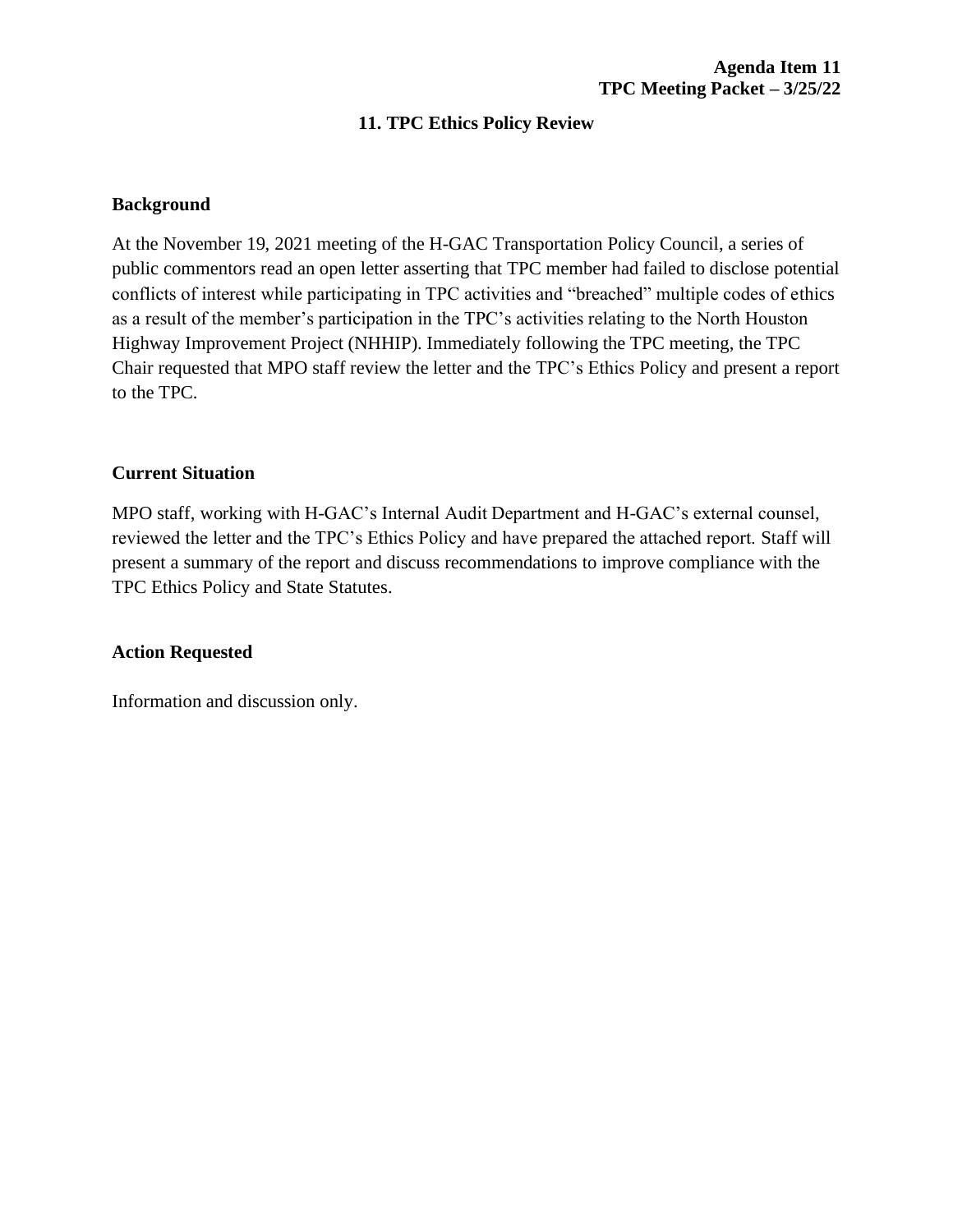# **H-GAC Staff Review of Issues Raised Regarding TPC Official's Ethical Conduct**

At the November 19, 2021 meeting of the H-GAC Transportation Policy Council, a series of public commentors read an open letter asserting that Mayor Joe Zimmerman, who represents the City of Sugar Land on the Transportation Policy Council (TPC), failed to disclose potential conflicts of interest while participating in TPC activities and that he "breached" multiple codes of ethics as a result of his participation in the TPC's activities relating to the North Houston Highway Improvement Project (NHHIP).

The letter, called "An Open Letter Regarding Mayor Joe Zimmerman's Ethical Misconduct," included specific examples in support of the assertions, conclusions about those examples, and requested a remedy. Immediately following the TPC meeting, the TPC Chair requested that MPO staff review the letter and present a report to the TPC. MPO staff reviewed the letter and prepared a paragraph-by-paragraph analysis. (Attachment A) As part of the review, staff confirms some statements made in the "Open Letter" to be factually correct, but also notes where comments or conclusions are subjective or incomplete. Staff also received advice from H-GAC's external counsel about conformity with the TPC's and staff's ethics requirements.

This report does not make any determination that the ethical violations alleged in the letter were committed because relevant state statutes and the TPC Ethics Policy do not authorize the Transportation Policy Council or MPO staff to make such a determination regarding a Policy Council member. Further, this report does not recommend any enforcement action since relevant state statutes and the TPC Ethics Policy do not authorize the Transportation Policy Council or MPO staff to take enforcement action against a Policy Council member. In fact, the relevant statutes delineate a remedial process outside of the TPC that can be initiated by any person who believes the alleged ethical violations have occurred.

The staff review further concludes that the current TPC Ethics Policy complies with requirements in the applicable statutes:

- Texas Local Government Code, Chapter 171: requires public officials to declare conflicts of interest and abstain from participating when matters involving business entities or real estate with which the official has a substantial interest come before the government body;
- Texas Local Government Code, Chapter 176: requires public officials to declare conflicts of interest if the government body is entering or considering entering into some type of contract with a vendor with which the public official has a relationship that meets certain criteria; and
- Texas Transportation Code Section 472.033 applies Chapter 171 of Texas Local Government Code to MPO Policy Board members, and Section 472.034 establishes ethics-related standards of conduct for MPO Policy Board members and MPO staff that generally ban certain activities (receiving payments, gifts, employment, or other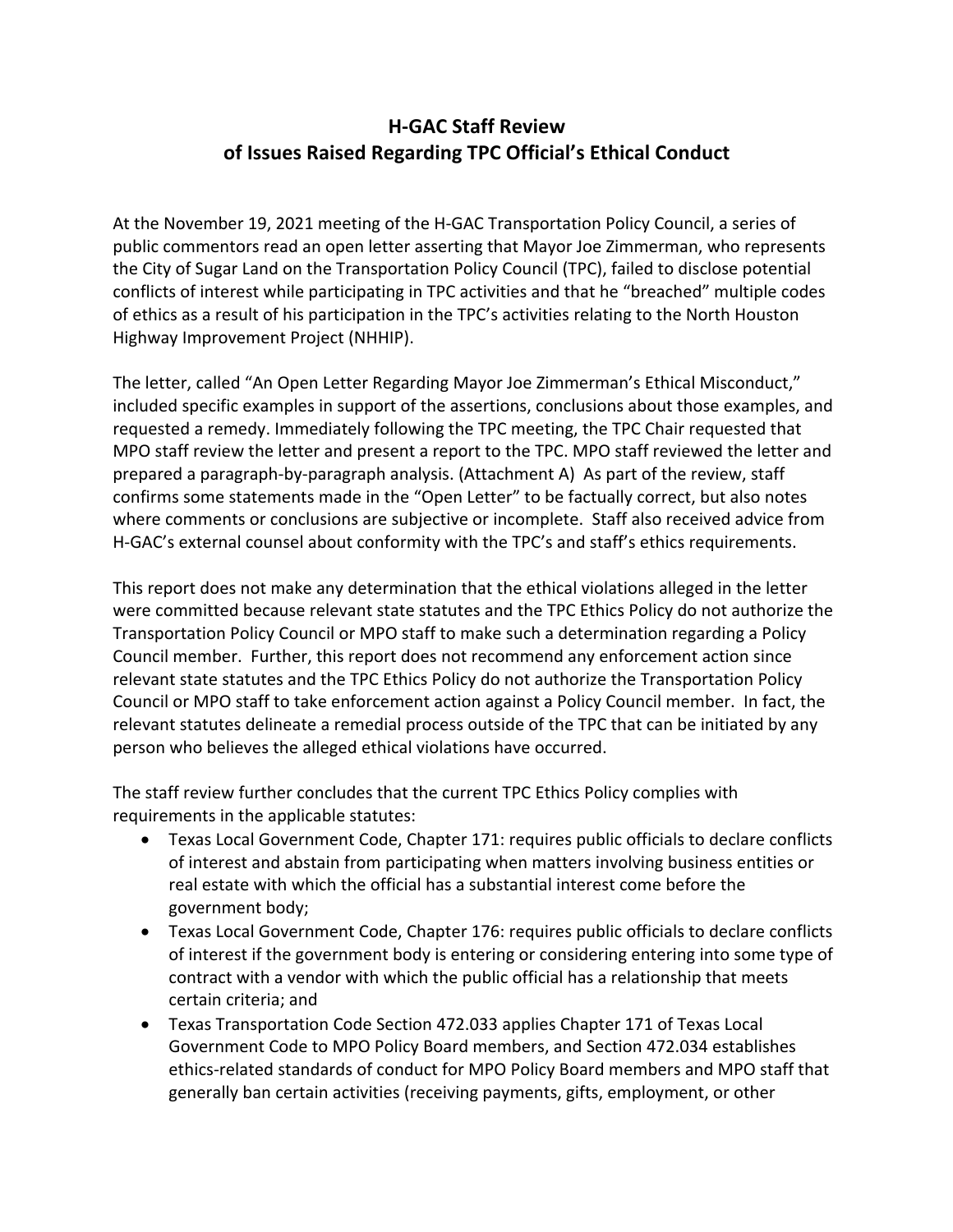benefits) that could reasonably be expected to influence the MPO official's or employee's conduct or decision-making.

These elements are each addressed in the TPC Ethics Policy – in many instances copied verbatim from the state code. Although this report does not identify specific changes to TPC's Ethics Policy that should be made, the review did suggest three changes to the MPO's ethicsrelated practices that should be (or already have been) implemented to improve compliance with the requirements in in the Transportation Code:

- 1. Provide an opportunity near the beginning of each TPC meeting for TPC members to declare a conflict of interest on any agenda items. [This change has been implemented.]
- 2. Provide regular review and training to TPC members (and MPO staff) related to the TPC Ethics Policy and the applicable state statutes. This type of training is frequently provided for governing bodies. [MPO staff have initiated this training. The February 25, 2022 TPC meeting included a basic review of the elements and requirements of conflicts of interest; future meetings will review other ethics requirements.]
- 3. Change annual ethics form. Make a change that is consistent with both the TPC policy and state statutes to specifically require members to respond to the situations listed in Chapter 472.034. This updated annual statement will provide a specific entry for each Policy Council member to affirm that they are in compliance with each situation specified in Chapter 472.034 and acknowledge the applicability of Chapters 171 and 176, Local Government Code. This more comprehensive ethics policy acknowledgement will enhance the TPC's ethics practices and increase awareness of each potential ethics situation. MPO staff will also be required to annually affirm compliance with the TPC Ethics Policy. [Staff anticipates sharing the updated ethics policy acknowledgement with TPC members at the March 2022 TPC meeting.]

## **Summary**

This report is a review of the "Open Letter Regarding Mayor Joe Zimmerman's Ethical Misconduct" that was read during public comments at the November 19, 2021 meeting of the Houston-Galveston area's Transportation Policy Council. The report includes an analysis of the "Open Letter," but does not make any determinations about ethics violations alleged in the letter or recommend enforcement actions because relevant state statutes and the TPC Ethics Policy do not provide for the Transportation Policy Council or MPO staff to make a determination that a Policy Council member committed an ethical violation or to attempt enforcement action against a Policy Council member. It concludes that no changes to the TPC Ethics Policy are necessary; however it does contain recommendations to enhance the TPC's compliance with its Ethics Policy and with ethics-related state statutes. MPO staff have started implementing those recommendations.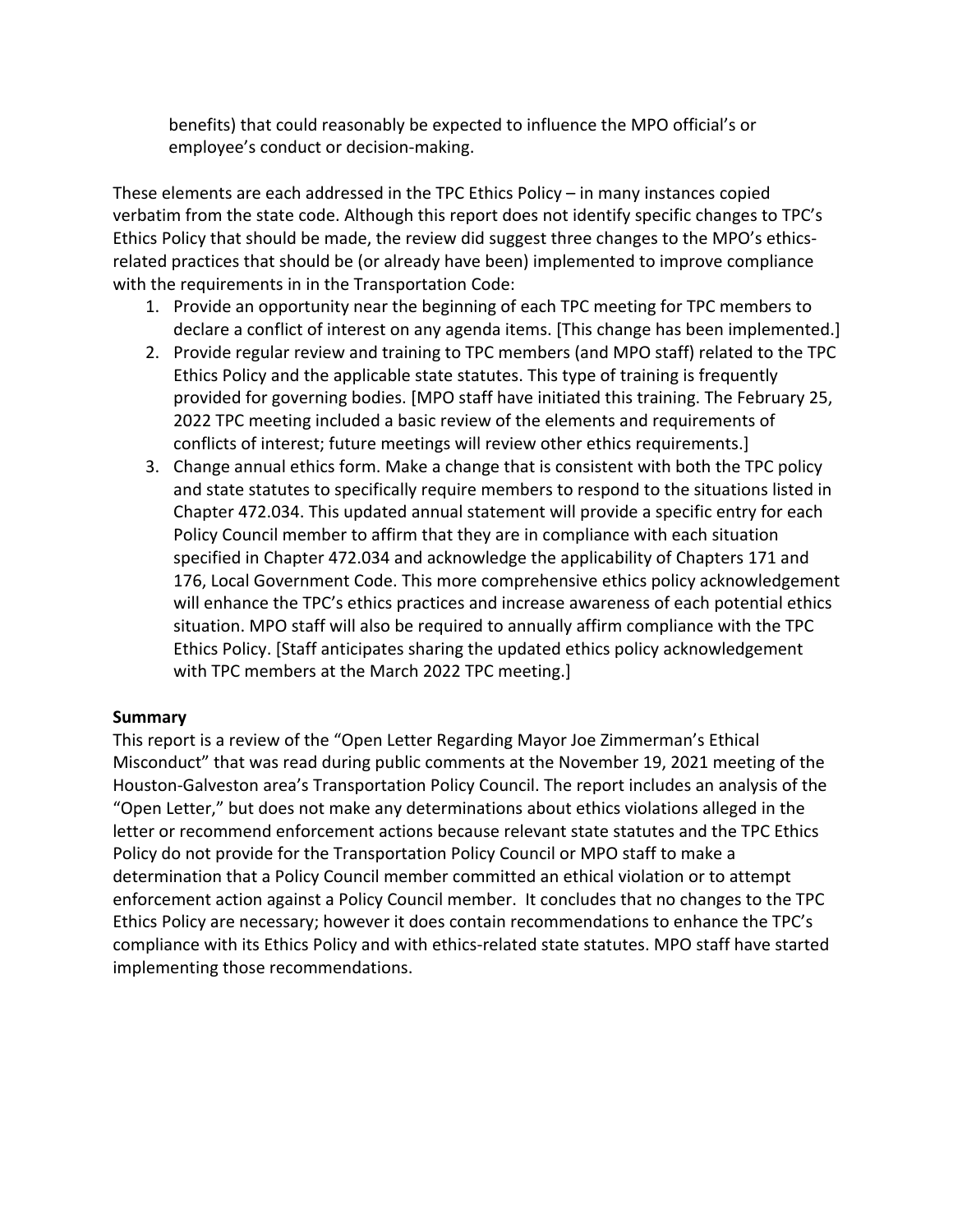# **H-GAC Staff Review and Comments on "2021-11-19 Zimmerman Open Letter"**

## Note:

- 1. This staff review is conducted to provide a paragraph-level review of the "Open Letter," but does not constitute an investigation or conclusion relating to any specific violations of the TPC Ethics Policy or applicable ethics-related elements of state code. Under those policies or codes, the MPO staff is not authorized to conduct investigations or make determinations about ethics violations.
- 2. Under the "H-GAC Staff Review" column, items that are non-bulleted text are staff comments, assessments, or determinations; items that are bulleted are staff confirming factual statements made in the "Open Letter."

| Content from "2021-11-19 Zimmerman Open Letter"                                                                                  | <b>H-GAC Staff Review</b>                                                                                         |
|----------------------------------------------------------------------------------------------------------------------------------|-------------------------------------------------------------------------------------------------------------------|
| Friday, November 19, 2021                                                                                                        | No staff comments                                                                                                 |
| An Open Letter Regarding Mayor Joe Zimmerman's Ethical Misconduct                                                                |                                                                                                                   |
| To the Houston-Galveston Area Council (H-GAC) Transportation Policy<br>Council, Mayor Joe Zimmerman, and all interested parties, |                                                                                                                   |
| A federal policy board like the Transportation Policy Council (TPC) is                                                           | No staff comments                                                                                                 |
| responsible for providing policy guidance, distribution of infrastructure funds,                                                 |                                                                                                                   |
| and overall coordination of the transportation planning activities within the                                                    |                                                                                                                   |
| region. We expect that the elected officials on this board would hold                                                            |                                                                                                                   |
| themselves to a high ethical standard, including sharing conflicts of interest.                                                  |                                                                                                                   |
| It is with this expectation in mind that we present the following information.                                                   | This paragraph summarizes the primary allegation of the                                                           |
| Through his connections to his private employer, Halff Associates, Inc.,                                                         | letter and the primary remedy that the letter identifies.                                                         |
| Mayor Joe Zimmerman of Sugar Land has maintained conflicts of interest                                                           |                                                                                                                   |
| that violate multiple codes of ethics and undermine the TPC's necessary                                                          | Staff was able to review and report on factual statements<br>and make recommendations related to the TPC's Ethics |
| impartiality in managing federal transportation funds. For these reasons,                                                        | Policy, but is not empowered by the TPC Ethics Policy or                                                          |
| we call on Mayor Zimmerman to resign from his position on the Transportation                                                     | state code to conduct an investigation or to determine                                                            |
| Policy Council and ask H-GAC staff to conduct a review of Mayor                                                                  | whether conflicts of interest or other ethical violations                                                         |
| Zimmerman's conduct during his time serving as a TPC member.                                                                     | occurred, or to propose any remedies for violations.                                                              |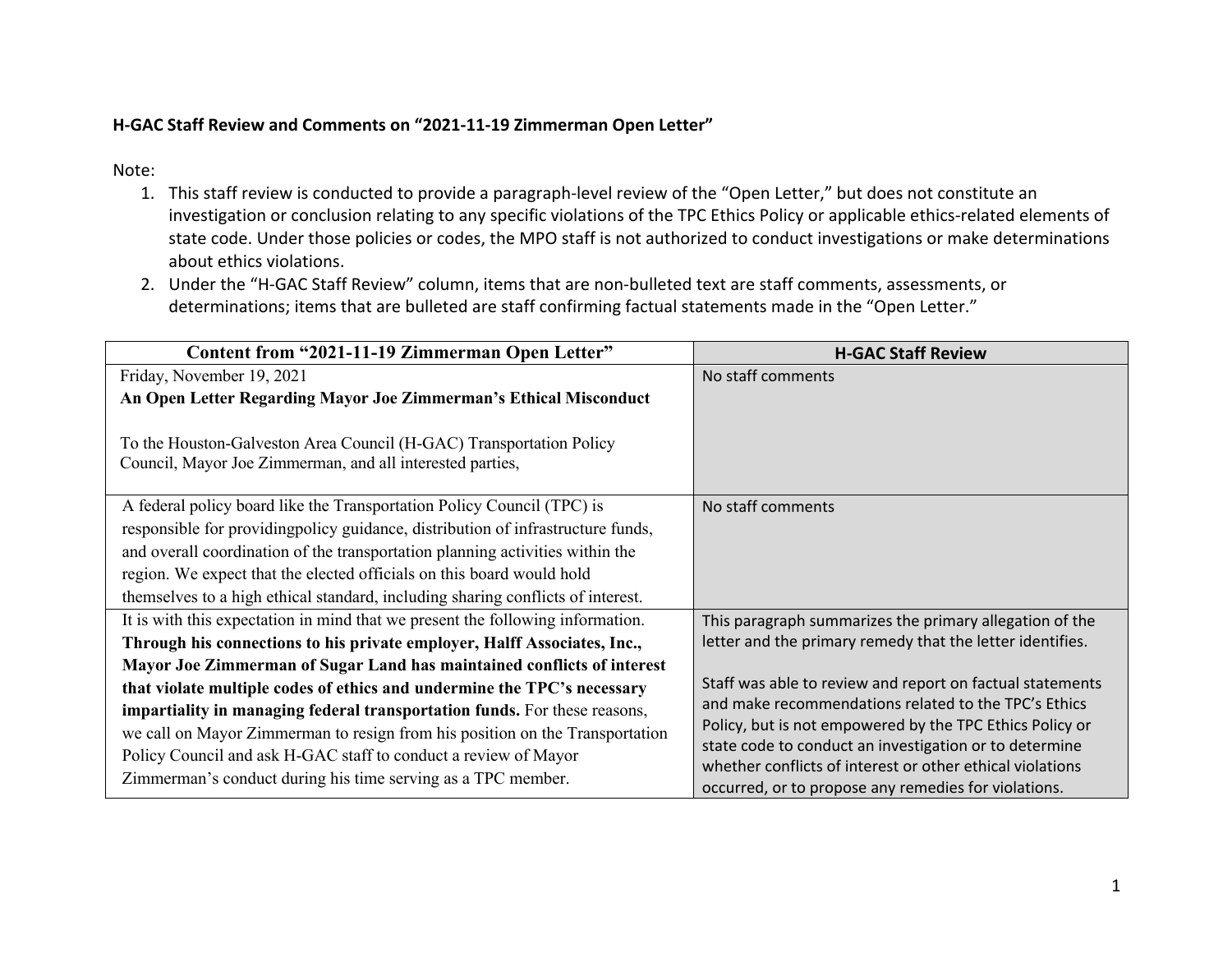| Content from "2021-11-19 Zimmerman Open Letter"                                                                                                                                                                                                                                                                                                                                                                                                                                                                                                                                                                                                                                    | <b>H-GAC Staff Review</b>                                                                                                                                                                                                                                                                                                                                                                                                                                                                                 |
|------------------------------------------------------------------------------------------------------------------------------------------------------------------------------------------------------------------------------------------------------------------------------------------------------------------------------------------------------------------------------------------------------------------------------------------------------------------------------------------------------------------------------------------------------------------------------------------------------------------------------------------------------------------------------------|-----------------------------------------------------------------------------------------------------------------------------------------------------------------------------------------------------------------------------------------------------------------------------------------------------------------------------------------------------------------------------------------------------------------------------------------------------------------------------------------------------------|
| Following being elected Mayor of Sugar Land in 2016, Zimmerman began his<br>employment with Halff in 2017 and continues to represent them in an official<br>capacity. <sup>1,2,3,4</sup> Maintaining these two concurrent jobs may not constitute any sort<br>of conflict of interest, and we are not commenting on this dual role today<br>(although, it is worth noting that Halff has contracted on a number of<br>infrastructure projects in the City of Sugar Land and Fort Bend County since<br>2016). Where this crosses a deeply unethical line is in Zimmerman's third role<br>as voting member of the Houston-Galveston Area Council's Transportation<br>Policy Council. | Mayor Zimmerman was elected Mayor of Sugar Land<br>$\bullet$<br>in 2016.<br>Mayor Zimmerman confirmed to H-GAC staff that he<br>$\bullet$<br>began employment with Halff Associates in November<br>2017.<br>Staff provides no comment or conclusion on other<br>comments in this paragraph.                                                                                                                                                                                                               |
| Zimmerman has been a primary, voting member on the TPC since 2016,<br>having served prior asan alternate member. It is disconcerting that until now<br>no parties have taken issue with the fact that Mayor Zimmerman, only able to<br>serve on the TPC by virtue of his elected office, can personally affect and<br>vote on funding for massive infrastructure projects which directly create<br>profits for organizations such as his private employer, Halff. Zimmerman's<br>presence and participation on the TPC is a clear violation of multiple codes<br>of ethics, including those within H-GAC's TPC Bylaws.                                                             | Mayor Zimmerman has been an appointment primary<br>$\bullet$<br>member of the TPC since 2016 and was an alternate<br>prior to then. There are a total of 26 primary members<br>of the TPC.<br>Staff assesses that the remainder of this paragraph<br>provides commentary and makes a subjective conclusion.<br>H-GAC staff is unable to objectively reach the same<br>conclusion. In addition, staff is not authorized to determine<br>whether actions were a "violation of multiple codes of<br>ethics." |
| Notably, Zimmerman has used his power and influence on this committee to<br>advance one of the most controversial infrastructure projects in our city's<br>history: the North Houston Highway Improvement Project (NHHIP). Since<br>2018, Halff has contracted for several million dollars on this project and may<br>continue profiting from it if it were to move forward.                                                                                                                                                                                                                                                                                                       | The assertion of "power and influence" is subjective and<br>cannot be effectively evaluated in a policy-making body<br>where each member has the same voting authority. Even if<br>"power and influence" were used, staff assesses that the<br>impact of the Mayor's influence cannot be determined in a<br>meaningful manner.<br>Since 2018, Halff Associates has contracted with<br>TxDOT for several million dollars on projects related to<br>the NHHIP.                                              |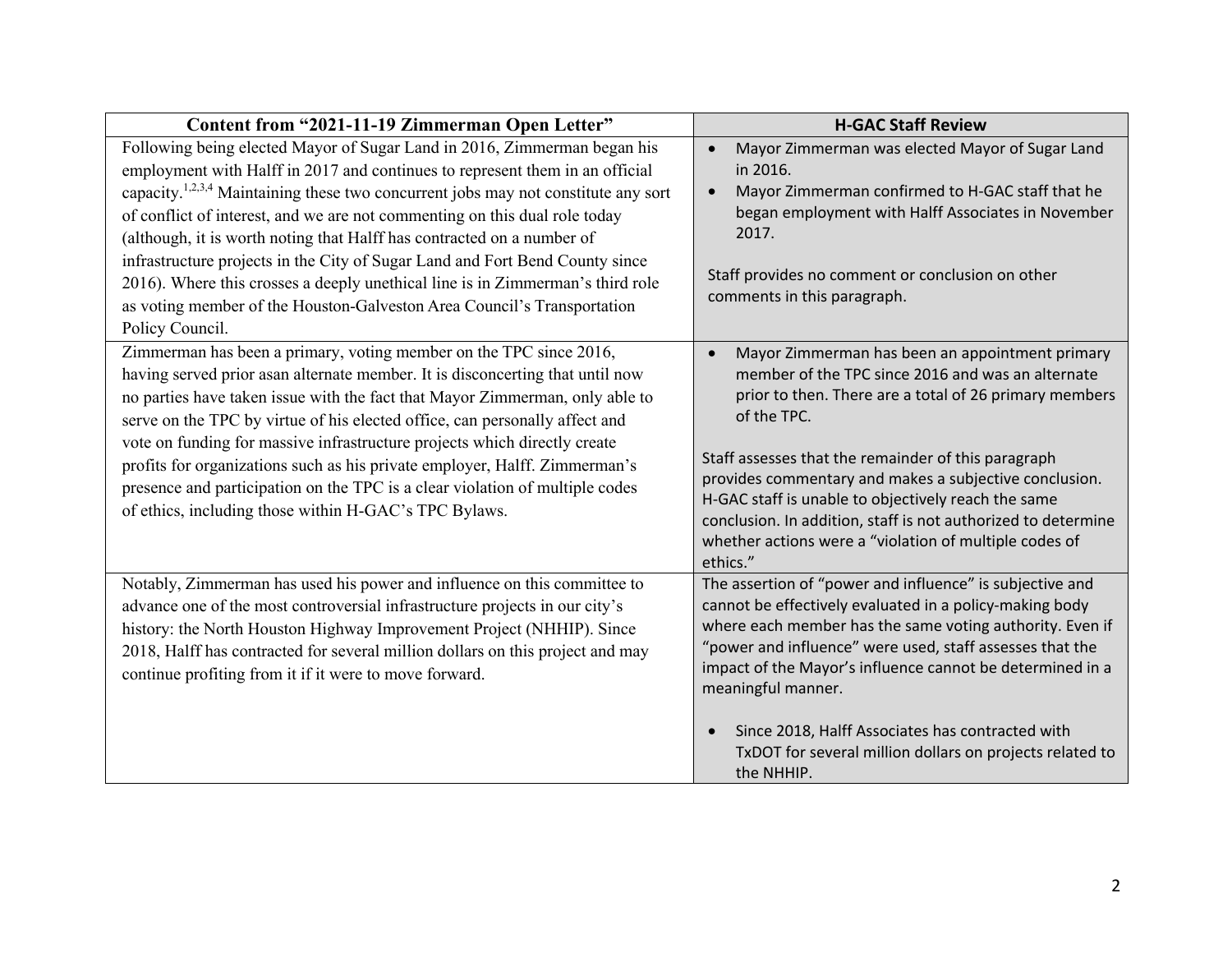| Content from "2021-11-19 Zimmerman Open Letter"                                   | <b>H-GAC Staff Review</b>                                                                                    |
|-----------------------------------------------------------------------------------|--------------------------------------------------------------------------------------------------------------|
| Zimmerman's role in advocating for and advancing the NHHIP constitutes a          | Staff assesses that most assertions in this paragraph are                                                    |
| gross misuse of his position on the TPC. At the bare minimum, Zimmerman           | subjective and draw conclusions that beyond the authority                                                    |
| should have repeatedly made known his potential conflicts of interest every       | of staff to determine.                                                                                       |
| time the NHHIP was discussed in his presence and recused himself from any         |                                                                                                              |
| vote on a project that his employer might bid on. Not only did he fail to do      | If a potential conflict of interest is present, Chapter<br>$\bullet$                                         |
| that, he has commanded an outsized role in advocating for the project.            | 171 of Texas' Local Government Code and TPC's Ethics<br>Policy require that the public official declares the |
|                                                                                   | conflict and abstain from additional action or votes on                                                      |
|                                                                                   | the matter.                                                                                                  |
| In addition to the ethical quandary of his role on the TPC, his actions           | Staff determines that the content of this paragraph is                                                       |
| constitute multiple violations of the National Society of Professional            | related to ethics standards not under the purview of the                                                     |
| Engineers' Code of Ethics. We have outlined Mayor Zimmerman's explicit            | TPC. Review or commentary related to such assessments                                                        |
| violations of multiple codes of ethics below. According tothe National Society of | would be inappropriate for a report to the TPC.                                                              |
| Professional Engineers' Code of Ethics <sup>5</sup> :                             |                                                                                                              |
|                                                                                   |                                                                                                              |
| Engineers in public service as members, advisors, or employees of a               |                                                                                                              |
| governmental or quasi-governmental body or department shall not                   |                                                                                                              |
| participate in decisions with respect toservices solicited or provided by         |                                                                                                              |
| them or their organizations in private or public engineering practice.            |                                                                                                              |
|                                                                                   |                                                                                                              |
| Engineers shall not solicit or accept a contract from a                           |                                                                                                              |
| governmental body on which aprincipal or officer of their                         |                                                                                                              |
| organization serves as a member.                                                  |                                                                                                              |
| Zimmerman appears to be in violation of these clauses. In addition to voting      | Staff determines that the content of this paragraph is                                                       |
| on NHHIP-specific items (see: Approval of Resolution Affirming Funding            | related to ethics standards not under the purview of the                                                     |
| Partnership for Segment 2 of North Houston Highway Improvement Program            | TPC Ethics Policy. Review or commentary related to such                                                      |
| (NHHIP) and the Mitigation of Adverse Community Impacts - July 26, 2019;          | assessments would be inappropriate for a report to the                                                       |
| Approval of Resolution 2021-17 - May 21, 2021), every Transportation              | TPC.                                                                                                         |
| Improvement Program (TIP) and Regional Transportation Plan (RTP) update           |                                                                                                              |
| that included funding for the NHHIP would constitute a breach.                    |                                                                                                              |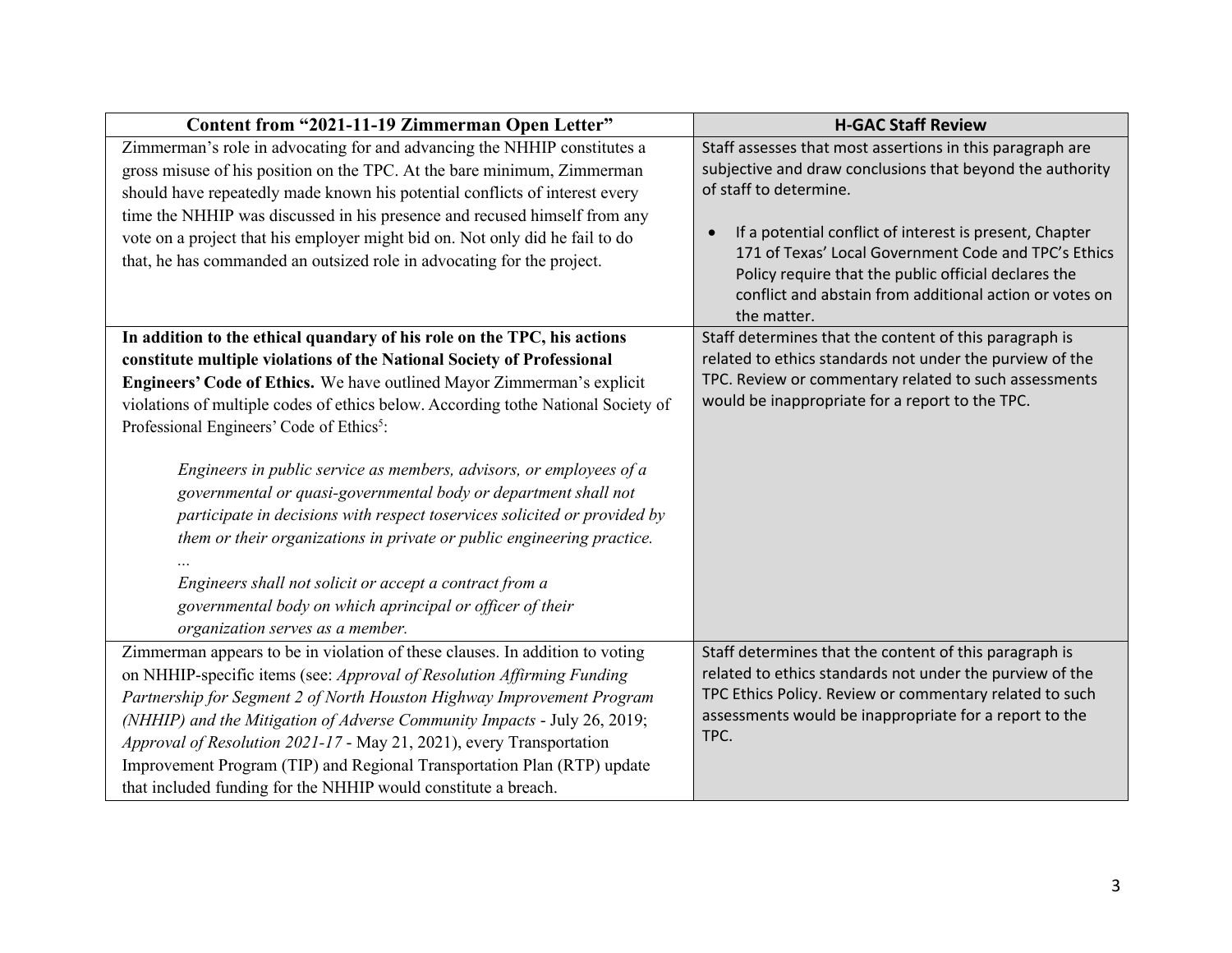| Content from "2021-11-19 Zimmerman Open Letter"                              | <b>H-GAC Staff Review</b>                                                                                                 |
|------------------------------------------------------------------------------|---------------------------------------------------------------------------------------------------------------------------|
| The Texas Board of Professional Engineers' Practice and Rules manual also    | Staff determines that the content of this paragraph is                                                                    |
| addresses potential conflicts of interest <sup>6</sup> :                     | related to ethics standards not under the purview of the                                                                  |
| §137.57                                                                      | TPC Ethics Policy. Review or commentary related to such<br>assessments would be inappropriate for a report to the<br>TPC. |
| (c) The engineer shall disclose a potential conflict of interest to a        |                                                                                                                           |
| potential or currentclient or employer upon discovery of the                 |                                                                                                                           |
| possible conflict.                                                           |                                                                                                                           |
| $(d)$ A potential conflict of interest exists when an engineer accepts       |                                                                                                                           |
| employment when a reasonable probability exists that the engineer's          |                                                                                                                           |
| own financial, business, property, or personal interests may affect any      |                                                                                                                           |
| professional judgment, decisions, or practices exercisedon behalf of the     |                                                                                                                           |
| client or employer. An engineer may accept such an employment only if        |                                                                                                                           |
| all parties involved in the potential conflict of interest are fully         |                                                                                                                           |
| informed in writing and the client or employer confirms the knowledge        |                                                                                                                           |
| of the potential conflict in writing. An engineer in a potential conflict of |                                                                                                                           |
| interest employment shall maintain the interests of the client and other     |                                                                                                                           |
| parties as provided by $$137.61$ of this title (relating to Engineers Shall  |                                                                                                                           |
| Maintain Confidentiality of Clients) and other rules and statutes."          |                                                                                                                           |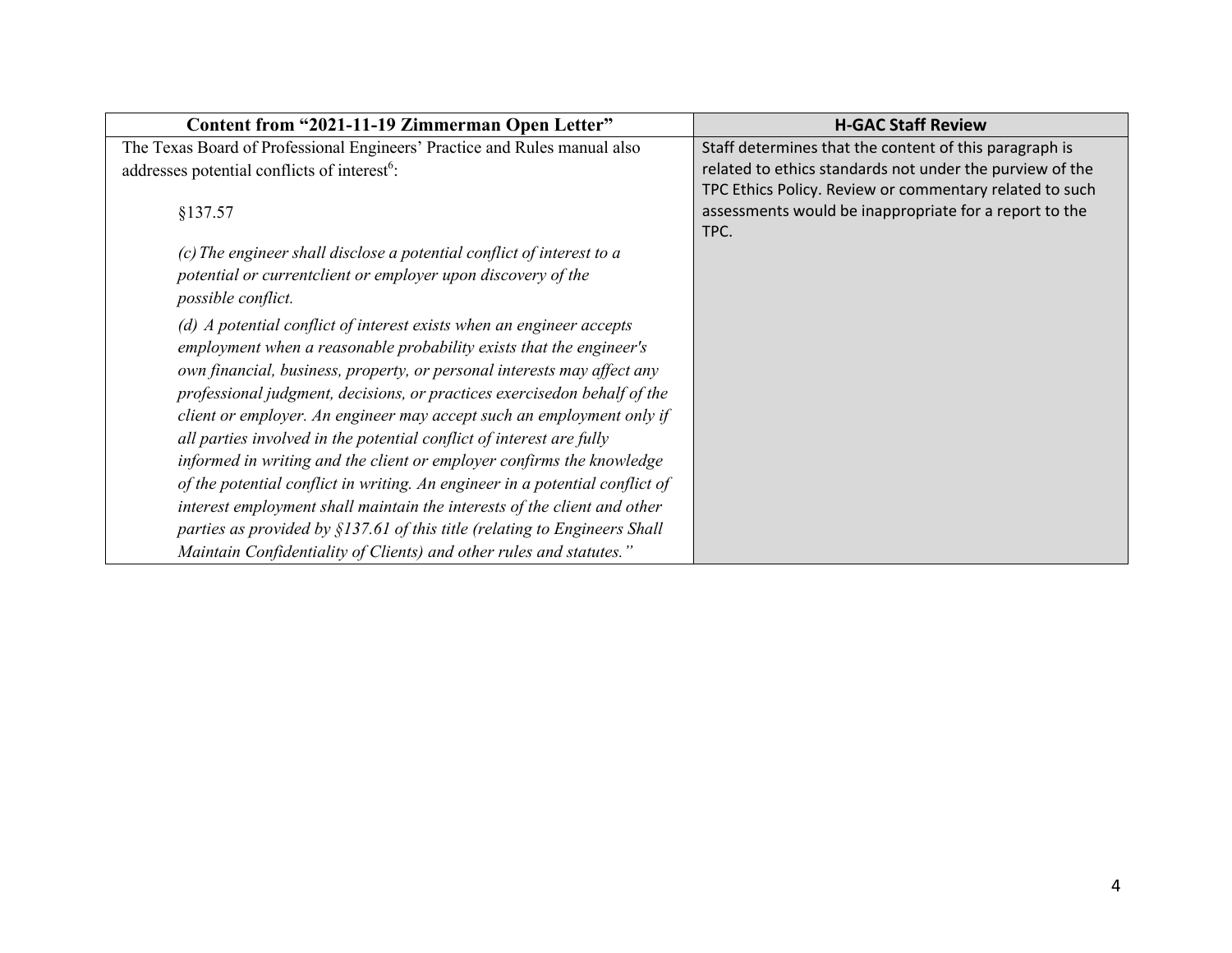| Content from "2021-11-19 Zimmerman Open Letter"                            | <b>H-GAC Staff Review</b>                                                                                                                                                                                                                                                                                                                                                                                                                                                                                                                                                                                                                                     |
|----------------------------------------------------------------------------|---------------------------------------------------------------------------------------------------------------------------------------------------------------------------------------------------------------------------------------------------------------------------------------------------------------------------------------------------------------------------------------------------------------------------------------------------------------------------------------------------------------------------------------------------------------------------------------------------------------------------------------------------------------|
| It's possible that both Halff Associates, Inc. and the H-GAC knew of and   | This paragraph presents a possible situation and makes a                                                                                                                                                                                                                                                                                                                                                                                                                                                                                                                                                                                                      |
| acknowledged Zimmerman's potential conflict of interest. If this were the  | potential conclusion based on that hypothetical situation.                                                                                                                                                                                                                                                                                                                                                                                                                                                                                                                                                                                                    |
| case, this highly relevant piece of information should have been disclosed | Staff is not authorized to make determinations related to                                                                                                                                                                                                                                                                                                                                                                                                                                                                                                                                                                                                     |
| to the public explicitly and repeatedly, anytime Zimmerman took a vote     | specific ethics violations.                                                                                                                                                                                                                                                                                                                                                                                                                                                                                                                                                                                                                                   |
| on a project or policy that his employer might profit from.                | Mayor Zimmerman has not declared potential conflicts<br>of interest during any TPC meetings, although prior to<br>this letter being submitted, there was not a clearly-<br>stated opportunity for TPC members to declare a<br>potential conflict of interest on an agenda item. (That<br>opportunity is now provide during every TPC meeting.)<br>MPOs such as H-GAC do not track project sponsor<br>contracts awarded to implement projects included in the<br>TIP. Under federal transportation policy, the state DOT<br>(and other project sponsors) are responsible for<br>conducting procurements for such projects following their<br>adopted policies. |
|                                                                            | H-GAC staff is not empowered under the TPC Ethics Policy<br>or state code to preemptively or regularly review or<br>investigate potential conflicts of interest related to TPC                                                                                                                                                                                                                                                                                                                                                                                                                                                                                |
|                                                                            | members.                                                                                                                                                                                                                                                                                                                                                                                                                                                                                                                                                                                                                                                      |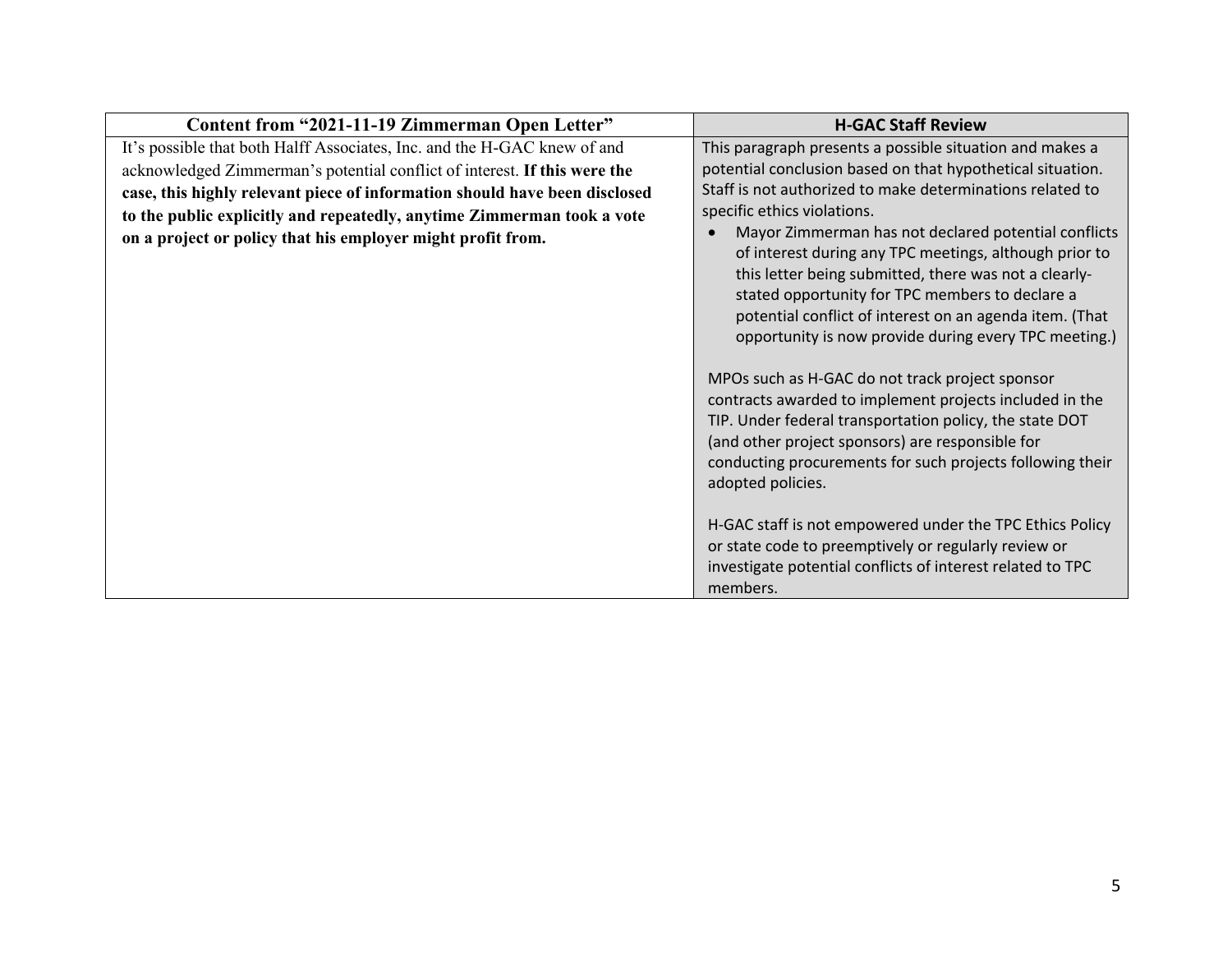| Content from "2021-11-19 Zimmerman Open Letter"                                                                                                                                                                                                                                                                                                                                                                                                                                                                                                                                                                                                                                                         | <b>H-GAC Staff Review</b>                                                                                                                                                                                                                                                                                                                                                                                                     |
|---------------------------------------------------------------------------------------------------------------------------------------------------------------------------------------------------------------------------------------------------------------------------------------------------------------------------------------------------------------------------------------------------------------------------------------------------------------------------------------------------------------------------------------------------------------------------------------------------------------------------------------------------------------------------------------------------------|-------------------------------------------------------------------------------------------------------------------------------------------------------------------------------------------------------------------------------------------------------------------------------------------------------------------------------------------------------------------------------------------------------------------------------|
| H-GAC's Bylaws and Operating Procedures also clearly address Mayor<br>Zimmerman's situation <sup>7</sup> :<br>H. Ethics: Members of the Transportation Policy Council and                                                                                                                                                                                                                                                                                                                                                                                                                                                                                                                               | This is an accurate excerpt from the TPC's Ethics Statement<br>within the TPC's Bylaws. The language is also essentially the<br>same language from Texas Transportation Code, Chapter<br>472.034, which applies to all MPO Policy Boards such as the                                                                                                                                                                          |
| employees of the MPO shall not accept or solicit gifts or favors that<br>might reasonably tend to influence them inthe discharge of their<br>official duties. Additionally, members of the Transportation Policy<br>Council and employees of the MPO shall not accept other<br>employment or compensationthat could reasonably be expected to<br>impair their independence of judgment in the performance of their<br>official duties. Neither a member of the Transportation Policy<br>Council nor an employee of the MPO shall make personal<br>investments that could reasonably be expected to create a conflict<br>between the member's or employee's private interest and the public<br>interest. | TPC. As a point of clarification, the paragraph's reference to<br>this language as part of the "H-GAC's Bylaws and Operating<br>Procedures" is inaccurate. The excerpt is from the<br>"Transportation Policy Council Bylaws and Operating<br>Procedures." The H-GAC is the host agency and fiscal agent<br>for the TPC; H-GAC's Bylaws and any H-GAC ethics<br>requirements in those do not directly apply to TPC<br>members. |
| The "Ethics Policy" document, which each TPC member must sign to<br>maintain membership onthe TPC, states:<br>No policy board member or employee of the MPO may accept<br>other employment or engage in a business or professional activity<br>that the member or employee might reasonably expect would<br>require or induce the member or employee to disclose<br>confidential information acquired by reason of the official<br>positionNo policy board member or employee of the MPO may<br>accept other employment or compensation that could reasonably<br>be expected to impair the member's or employee's independence<br>ofjudgment in the performance of official duties.                     | This is an accurate excerpt from the TPC's Ethics Policy, and<br>is also essentially the same language from Texas<br>Transportation Code, Chapter 472.034, which applies to all<br>MPO Policy Boards such as the TPC.                                                                                                                                                                                                         |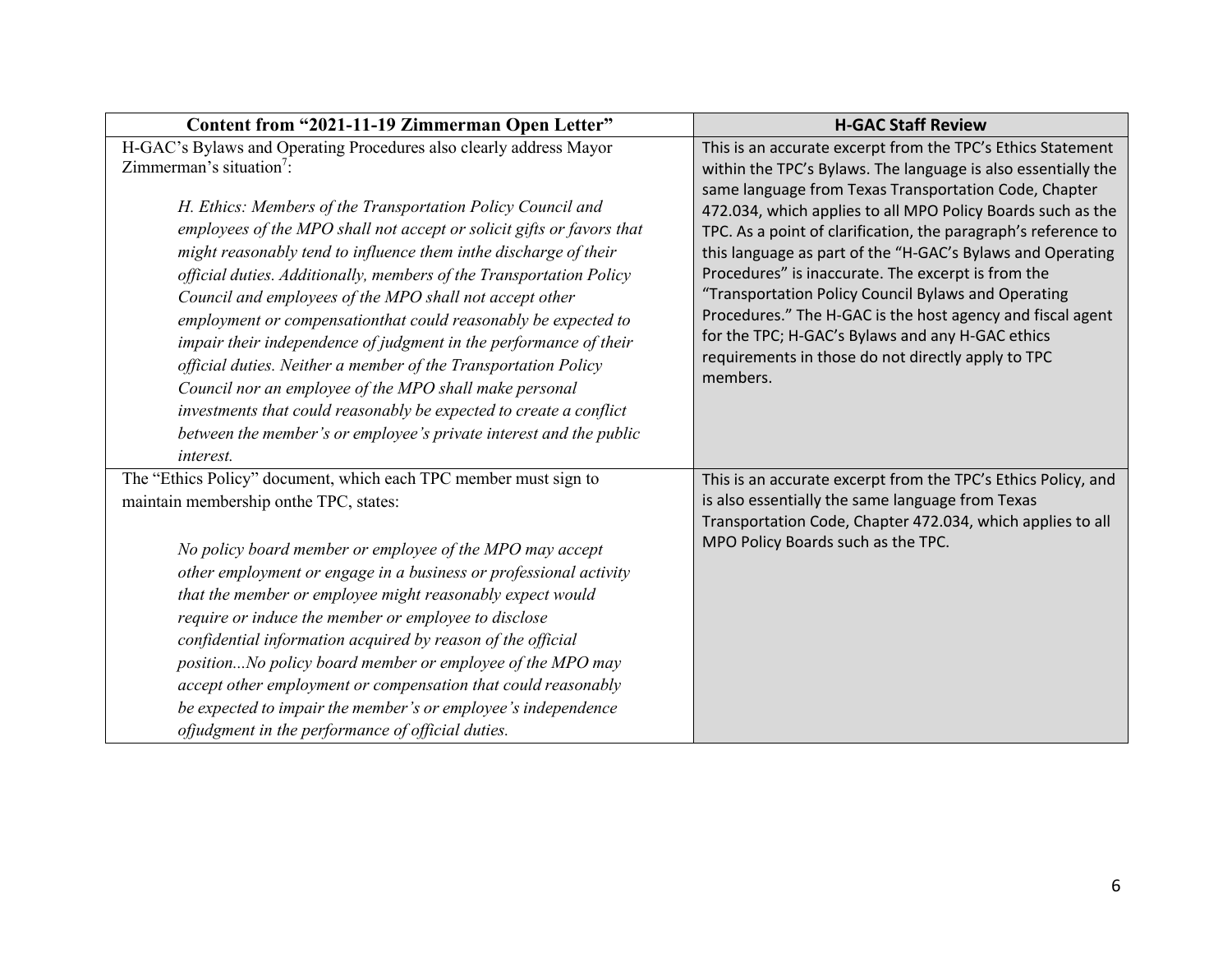| Content from "2021-11-19 Zimmerman Open Letter"                                                                                                                                                                                                                                                                                                                                                                                                                                                                                                                                                                                                                                                                                                                                                                                              | <b>H-GAC Staff Review</b>                                                                                                                                                                                                                                                                                                                                                                                                                                                                                                                                                                                                                                                                                                                                        |
|----------------------------------------------------------------------------------------------------------------------------------------------------------------------------------------------------------------------------------------------------------------------------------------------------------------------------------------------------------------------------------------------------------------------------------------------------------------------------------------------------------------------------------------------------------------------------------------------------------------------------------------------------------------------------------------------------------------------------------------------------------------------------------------------------------------------------------------------|------------------------------------------------------------------------------------------------------------------------------------------------------------------------------------------------------------------------------------------------------------------------------------------------------------------------------------------------------------------------------------------------------------------------------------------------------------------------------------------------------------------------------------------------------------------------------------------------------------------------------------------------------------------------------------------------------------------------------------------------------------------|
| Mayor Zimmerman's employer Halff Associates, Inc. has contracted, either as<br>prime or sub, for \$17 million on Houston district TxDOT projects alone since<br>2017. Halff offers services on construction, transportation, structural<br>engineering, surveying, Right of Way, and intelligent transportation systems<br>(ITS), to name a few; nearly every funded project that the TPC approves needs<br>these services, and Halff is active on such projects. Work authorizations show<br>that Halff Associates has been paid just over \$559,000 for work on eight<br>separate projects approved in the H-GAC's 2021-2024 TIP (see: work<br>authorizations under contract No. 10228; 2021-2024 TIP). Mayor Zimmerman<br>has voted to approve the 2021-2024 TIP twice (see: June 2020 TPC meeting<br>minutes, January 2021 TPC minutes). | Staff review of documents identified in the letter support<br>most assertions in this paragraph.<br>Mayor Zimmerman is employed by Halff Associates;<br>$\bullet$<br>Halff Associates has contracted with TxDOT's Houston<br>$\bullet$<br>District as either a subcontractor or lead contractor on<br>about \$17M in work since 2017;<br>TxDOT work authorizations support the letter's<br>$\bullet$<br>assertion that Halff Associates has been paid over<br>\$559,000 for work related to eight separate projects<br>that are included in the H-GAC's 2021-2024 TIP;<br>Mayor Zimmerman voted to approve the 2021-2024<br>$\bullet$<br>TIP at the June 2020 TPC meeting, and approve a<br>significant amendment to the TIP at the January 2021<br>TPC meeting. |
| This brings us to our next concern: why has Mayor Zimmerman shown<br>such ardent desireto move TxDOT's NHHIP forward over the past<br>several years, a project so far from his constituency in Sugar Land? In<br>addition to voting to move forward aspects of this project several times over<br>the past years, Zimmerman has repeatedly gone on record vocally supporting<br>the project. The Houston Chronicle's Dug Begley has quoted Zimmerman on<br>his support at least four times over the past two years. Zimmerman also<br>traveled to Austin this past August to provide testimony to the Texas<br>Transportation Commission, urging them to move the project forward despite<br>an ongoing civil rights investigation. Zimmerman did not disclose his<br>connections to Halff at this time.                                     | Staff determines that most of the content in this paragraph<br>is either subjective or that it is not relevant to any potential<br>conflicts of interest in the TPC Ethics Policy or under<br>applicable state codes. For example, statements in support<br>of a transportation project made outside of involvement in<br>a TPC vote or decision-making process (i.e., instances that<br>would require an official to abstain from the vote under<br>Texas Local Government Code Chapter 171.004) would not<br>themselves constitute a potential conflict of interest.                                                                                                                                                                                           |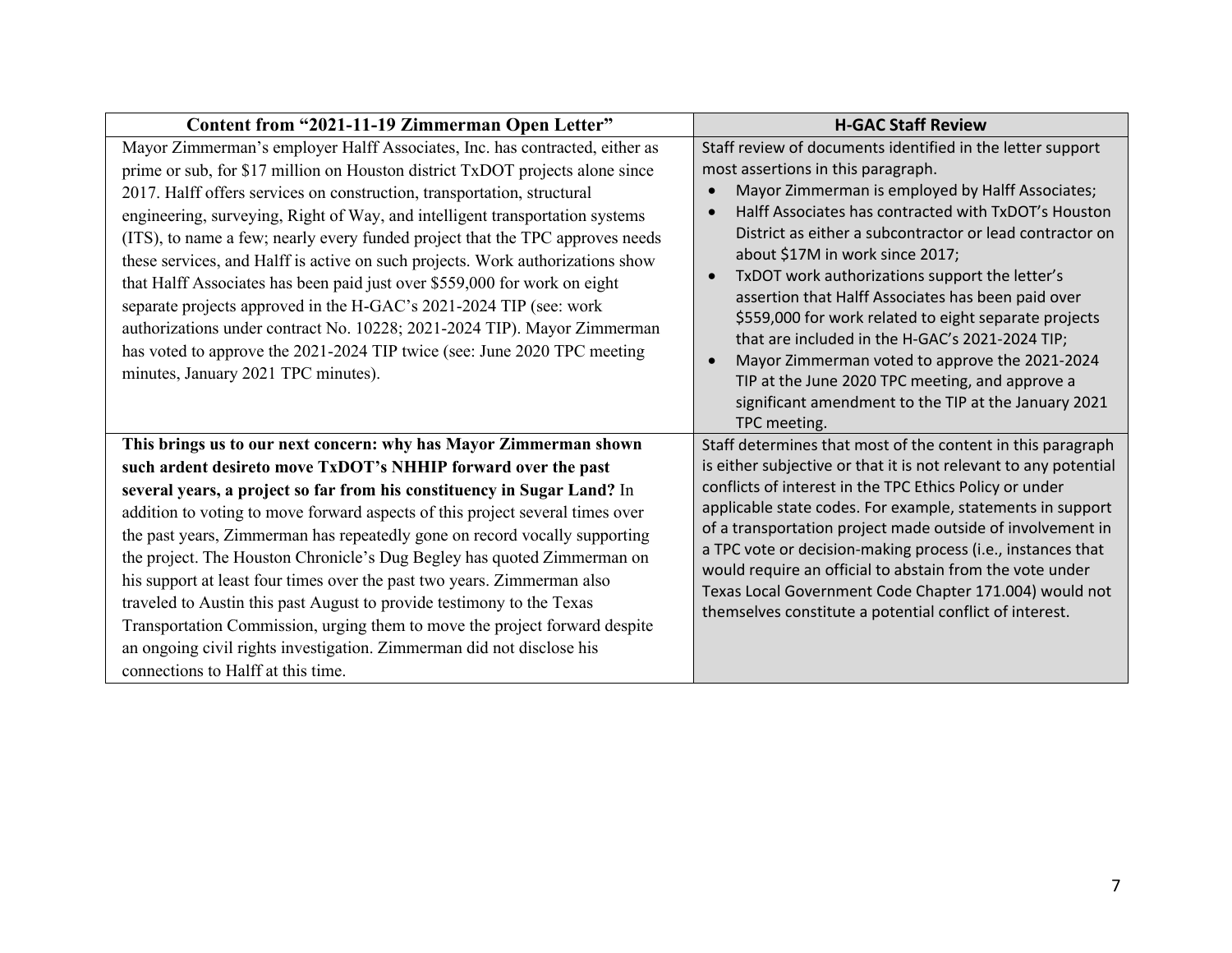On its own, Zimmerman's sustained interest in the NHHIP is curious; contextualized with his employer's current work on the project and express interest in bidding on future related contracts, it becomes suspect. In 2018, Halff Associates, Inc. contracted with TxDOT for \$5 million to perform utility coordination work on the NHHIP (see: TxDOT contract #8315; IH45 Subsurface Utility Data reports). According to Requests for Qualifications documents related to the NHHIP, Halff has requested a determination from TxDOT to be approved to bid on the project in the future. Earlier this year, Halff Associates Vice President Tony Sartori signed onto a letter from highway interest group North Houston Association, urging the H-GAC to advance NHHIP funds into the 2045 RTP (see: NHA comments on 2045 RTP). A few days after Sartori signed onto this letter of support, Zimmerman voted to advance the NHHIP funds; Zimmerman did not disclose that his company was actively supporting this vote. In May of this year, Halff employees attended a NHHIP Segment 3 Pre-Request for Proposals meeting.<sup>8</sup> Put simply, Halff Associates has already profited substantially from work on the NHHIP and has shown clear intent to continue working on it. Since Halff took on their NHHIP contract in May 2018, their employee Mayor Zimmerman has voted to advance the NHHIP several times and has zealously advocated for this project.

Staff concludes that any determinations about Mayor Zimmerman's actions relating to NHHIP are "suspicious" are subjective statements. The following specific assessments can be made:

- Records reviewed by staff appear to confirm that in 2018, Halff Associates entered a contract for up to \$5 million with TxDOT to perform utility coordination work on the NHHIP. (Note, Exhibit H-1 of the contract states that subcontractors would receive 39% of the work, indicating that Halff Associates would receive 61%, or approximately \$3.05 million.)
- Staff is unable to confirm the assertion that Halff Associates requested a determination from TxDOT relating to future NHHIP project bids.
- North Houston Alliance submitted a letter dated April 27, 2021 to H-GAC that included a statement of support for an RTP amendment that included an NHHIP-related project. Tony Sartori did not sign the letter, but is identified on the letterhead as an officer of NHA.
- Mayor Zimmerman voted in June 2021 to approve an amendment to the RTP that included adding one project that was related to the NHHIP.
- The attendance record for a TxDOT Pre-Request for Proposals related to NHHIP Segment 3 show at least two Halff Associates employees in attendance.

The final sentence of this paragraph includes a subjective assertion of "zealous advocacy", although the sequence of events identified in the sentence is generally accurate: Halff Associates received a contract related to the NHHIP in May 2018 and Mayor Zimmerman, who is an employee of Halff Associates, has voted several times to advance the NHHIP since then. Staff notes, however, that a determination of an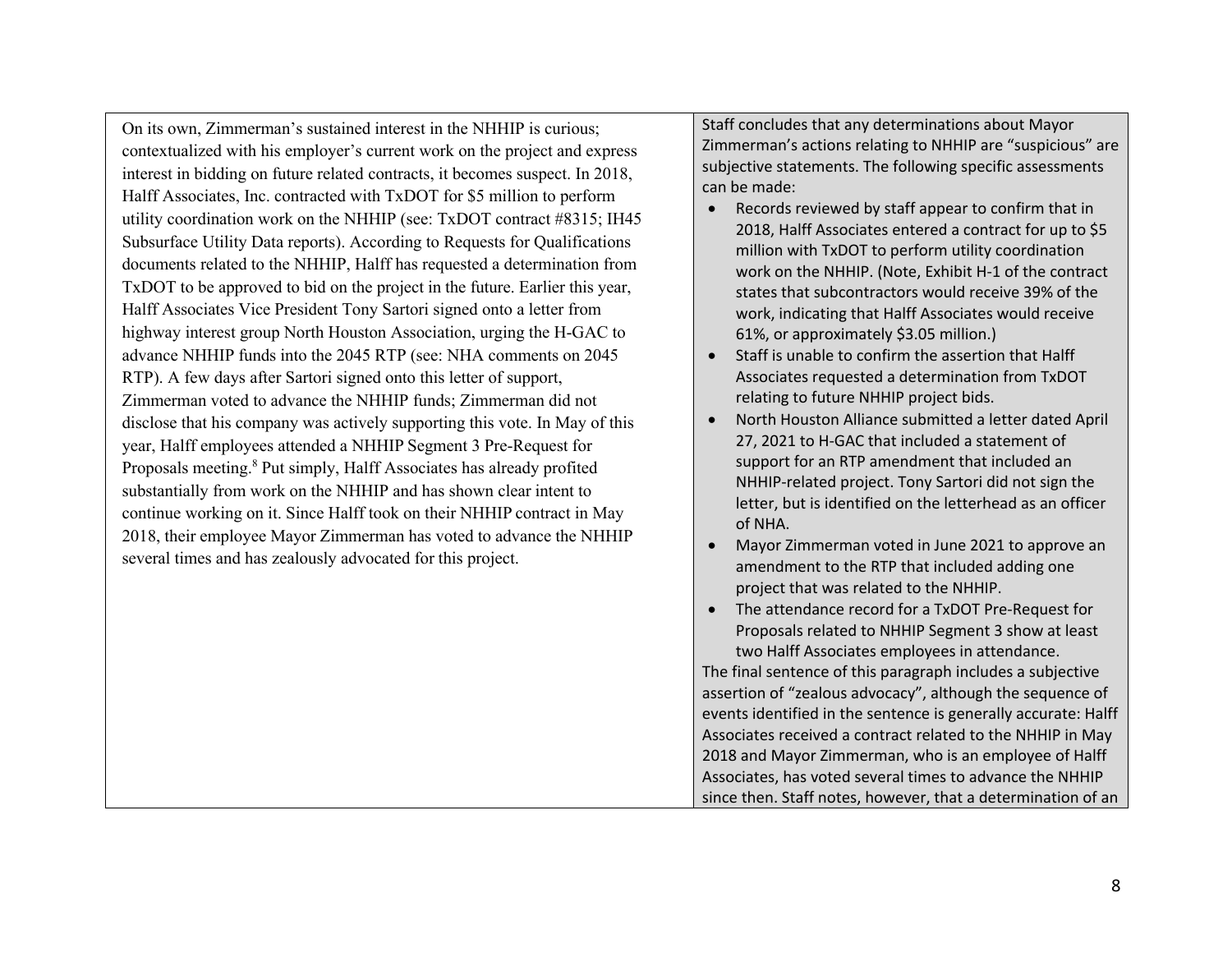| Content from "2021-11-19 Zimmerman Open Letter"                                                                                                                                                                                                                                                                                                                                                                                                                                                                                                                                                                                                                                                                     | <b>H-GAC Staff Review</b>                                                                                                                                                                                                                                                                                                                                                                                                                                                                                                                                 |
|---------------------------------------------------------------------------------------------------------------------------------------------------------------------------------------------------------------------------------------------------------------------------------------------------------------------------------------------------------------------------------------------------------------------------------------------------------------------------------------------------------------------------------------------------------------------------------------------------------------------------------------------------------------------------------------------------------------------|-----------------------------------------------------------------------------------------------------------------------------------------------------------------------------------------------------------------------------------------------------------------------------------------------------------------------------------------------------------------------------------------------------------------------------------------------------------------------------------------------------------------------------------------------------------|
|                                                                                                                                                                                                                                                                                                                                                                                                                                                                                                                                                                                                                                                                                                                     | ethics violation would require additional information and<br>could not be made by staff.                                                                                                                                                                                                                                                                                                                                                                                                                                                                  |
| In early 2020, the City of Houston concluded a year-long public engagement<br>process on the NHHIP. Feedback they received from residents, stakeholders,<br>and elected officials indicated overwhelming support for a redesign of<br>TxDOT's original proposal, drastically altering major aspects of the project<br>including reducing ROW usage and shifting the focus to transit. Based onthis<br>public engagement, Mayor Sylvester Turner requested TxDOT work with the<br>City of Houston to implement this redesign, or else lose the City's support for<br>the project.                                                                                                                                    | No staff comments                                                                                                                                                                                                                                                                                                                                                                                                                                                                                                                                         |
| Immediately following this request, Zimmerman escalated his advocacy, using<br>his position on the TPC to propose the creation of an H-GAC working group to<br>broker a Memorandum of Understanding (MOU) between the two sides. He<br>accepted a vice-chair position in this working group. Zimmerman and TPC<br>Chair Ken Clark were heavily criticized for stacking the group withsuburban<br>and rural members, giving TxDOT allies a voting majority. TPC members will<br>recall that these negotiations broke down after TxDOT's legal team gutted<br>agreed-upon language, arguing TxDOT would not alter project design outside<br>of what was presented in the Final Environmental Impact Statement (FEIS). | Mayor Zimmerman was named (and served) as a vice-chair<br>of the TPC working group that was established to develop a<br>Memorandum of Understanding (MOU) between parties<br>with an interest in the NHHIP. The effort to develop an<br>MOU was ultimately unsuccessful. The paragraph asserts<br>that responsibility for the failure to reach an agreement<br>was with TxDOT, and does not suggest that any improper or<br>unethical actions by Mayor Zimmerman during the Working<br>Group meetings led to the eventual failure of the<br>negotiations. |
| During the MOU negotiations referenced above, Mayor Zimmerman was<br>quoted in the Houston Chronicle blaming City of Houston officials for not<br>portraying the NHHIP "in a positive light" and lamenting, "The intent was to<br>keep politics out of this." According to TxDOT's FEIS, the NHHIP as designed<br>will displace over 1000 homes and over 300 businesses. The project corridor<br>stretches from downtown Houston north to Greenspoint for 24 miles. The<br>project does not impact the Sugar Land suburb.                                                                                                                                                                                           | The assertions in this paragraph do not appear to meet<br>criteria that might require any disclosures by Mayor<br>Zimmerman. Potential conclusions about the actions of<br>Mayor Zimmerman described in this paragraph would be<br>subjective. Other comments in the paragraph about the<br>impacts of the NHHIP are not relevant to a review of<br>potential conflicts of interest.                                                                                                                                                                      |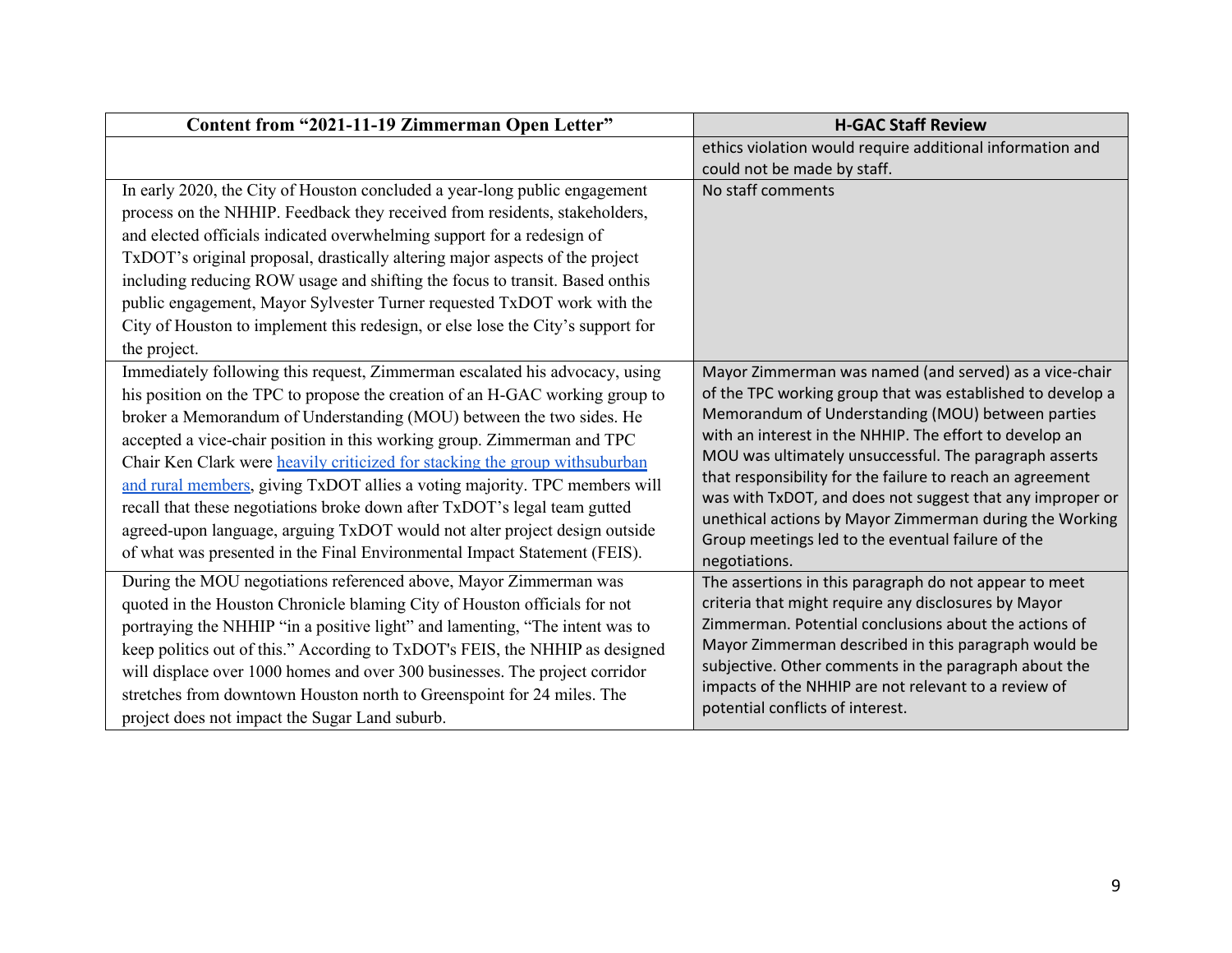| Content from "2021-11-19 Zimmerman Open Letter"                                                                                                                                                                                                                                                                                                                | <b>H-GAC Staff Review</b>                                                                                                                                                                                                                                                                                                                                         |
|----------------------------------------------------------------------------------------------------------------------------------------------------------------------------------------------------------------------------------------------------------------------------------------------------------------------------------------------------------------|-------------------------------------------------------------------------------------------------------------------------------------------------------------------------------------------------------------------------------------------------------------------------------------------------------------------------------------------------------------------|
| Considering his significant conflicts of interest and breach of multiple codes of                                                                                                                                                                                                                                                                              | The proposed remedy is beyond the scope of what the                                                                                                                                                                                                                                                                                                               |
| ethics, we call on Mayor Joe Zimmerman to immediately resign from the H-                                                                                                                                                                                                                                                                                       | staff's review of the statements raised in this letter can                                                                                                                                                                                                                                                                                                        |
| GAC's Transportation Policy Council. We ask H-GAC staff to conduct an                                                                                                                                                                                                                                                                                          | conclude or recommend.                                                                                                                                                                                                                                                                                                                                            |
| internal review of Zimmerman's actions while serving on the TPC, and request<br>that H-GAC staff review and update its bylaws on conflicts of interest to ensure<br>the utmost transparency in its operations. Finally, for the sake of transparency,<br>we would like to pose the following questions to Mayor Zimmerman. He may<br>answer at his discretion. | This review is being conducted at the request of the TPC<br>Chair made immediately following the November 2021 TPC<br>meeting where this letter was read during the public<br>comments section of the meeting. A portion of this review<br>was conducted by the H-GAC's Internal Audit department,<br>and that portion of the review included a review of the TPC |
| Do you own any stock in Halff Associates, Inc?<br>$\circlearrowright$                                                                                                                                                                                                                                                                                          | ethics policy and made recommendations relating to TPC                                                                                                                                                                                                                                                                                                            |
| Is your compensation package from Halff based on the<br>$\circlearrowright$<br>company's financialperformance in any way?                                                                                                                                                                                                                                      | meetings and ethics-related practices or policies.                                                                                                                                                                                                                                                                                                                |
| Will you disclose your salary from Halff?<br>$\circlearrowright$                                                                                                                                                                                                                                                                                               | This is a review of the issues raised in the letter; it did not                                                                                                                                                                                                                                                                                                   |
| Have you ever discussed the NHHIP with your bosses at Halff?<br>$\circ$                                                                                                                                                                                                                                                                                        | collect responses from Mayor Zimmerman to the questions                                                                                                                                                                                                                                                                                                           |
| While serving on the TPC, have you ever recused yourself<br>$\circlearrowright$<br>from a vote to avoid apotential conflict of interest? If so,<br>which vote( $s$ )?                                                                                                                                                                                          | directed to him. MPO staff are not specifically empowered<br>or authorized by the TPC's Ethics Policy, Texas<br>Transportation Code Chapter 472.034, or Texas Local<br>Government Code Chapters 171 and 176 to conduct ethics-                                                                                                                                    |
| Will you release your Personal Financial Statements (PFS)<br>$\circ$<br>filed either with the Texas Ethics Commission or the City of                                                                                                                                                                                                                           | related investigations of TPC members.                                                                                                                                                                                                                                                                                                                            |
| Sugar Land?                                                                                                                                                                                                                                                                                                                                                    |                                                                                                                                                                                                                                                                                                                                                                   |
| Thank you for your time and consideration.                                                                                                                                                                                                                                                                                                                     | No staff comments                                                                                                                                                                                                                                                                                                                                                 |
| Signed,<br>Stop TxDOT I-45                                                                                                                                                                                                                                                                                                                                     |                                                                                                                                                                                                                                                                                                                                                                   |
| Exhibit A                                                                                                                                                                                                                                                                                                                                                      | No staff comments                                                                                                                                                                                                                                                                                                                                                 |
| Code of Ethics for Engineers                                                                                                                                                                                                                                                                                                                                   |                                                                                                                                                                                                                                                                                                                                                                   |
| (National Society of Professional Engineers)                                                                                                                                                                                                                                                                                                                   |                                                                                                                                                                                                                                                                                                                                                                   |